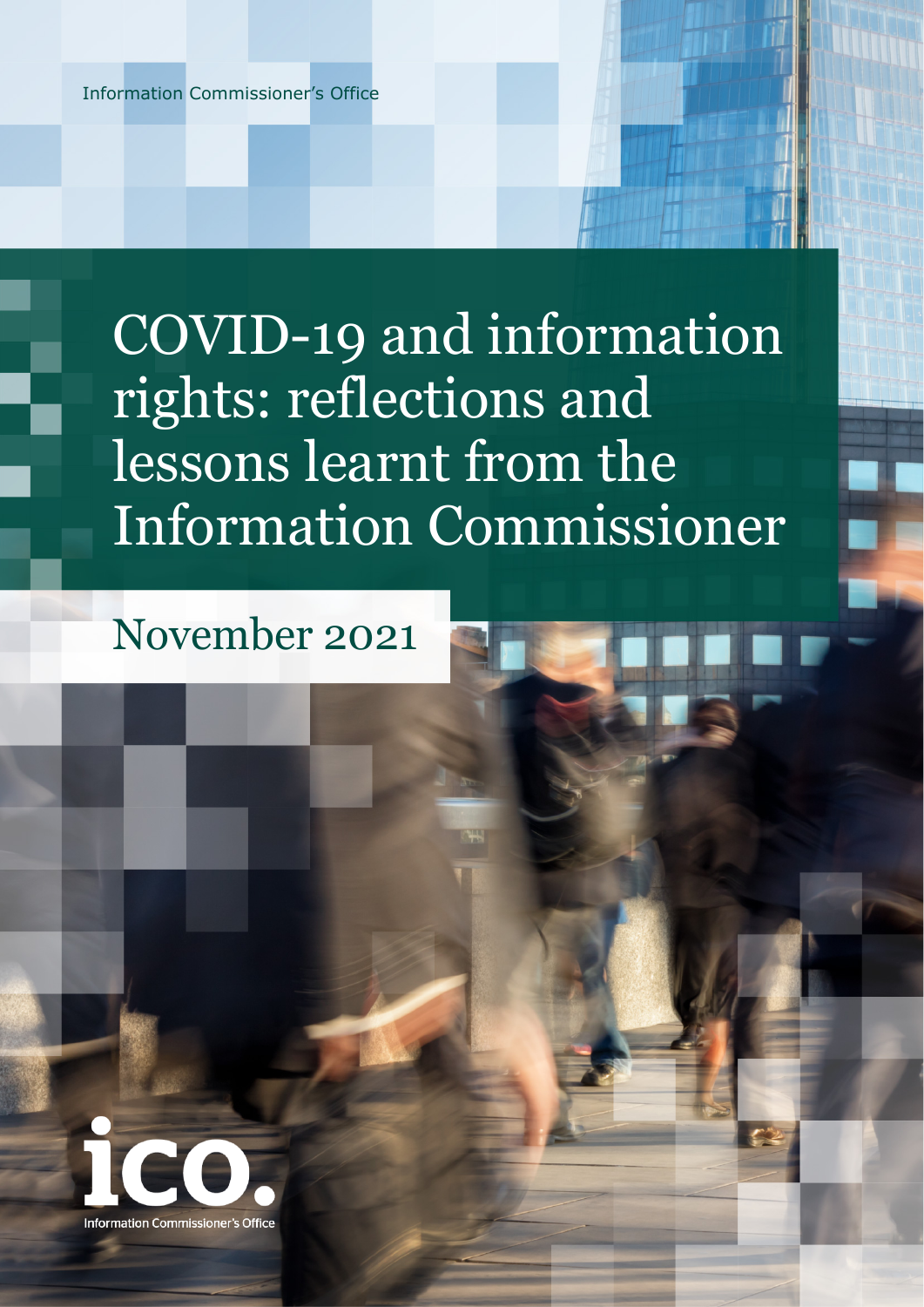## **Contents**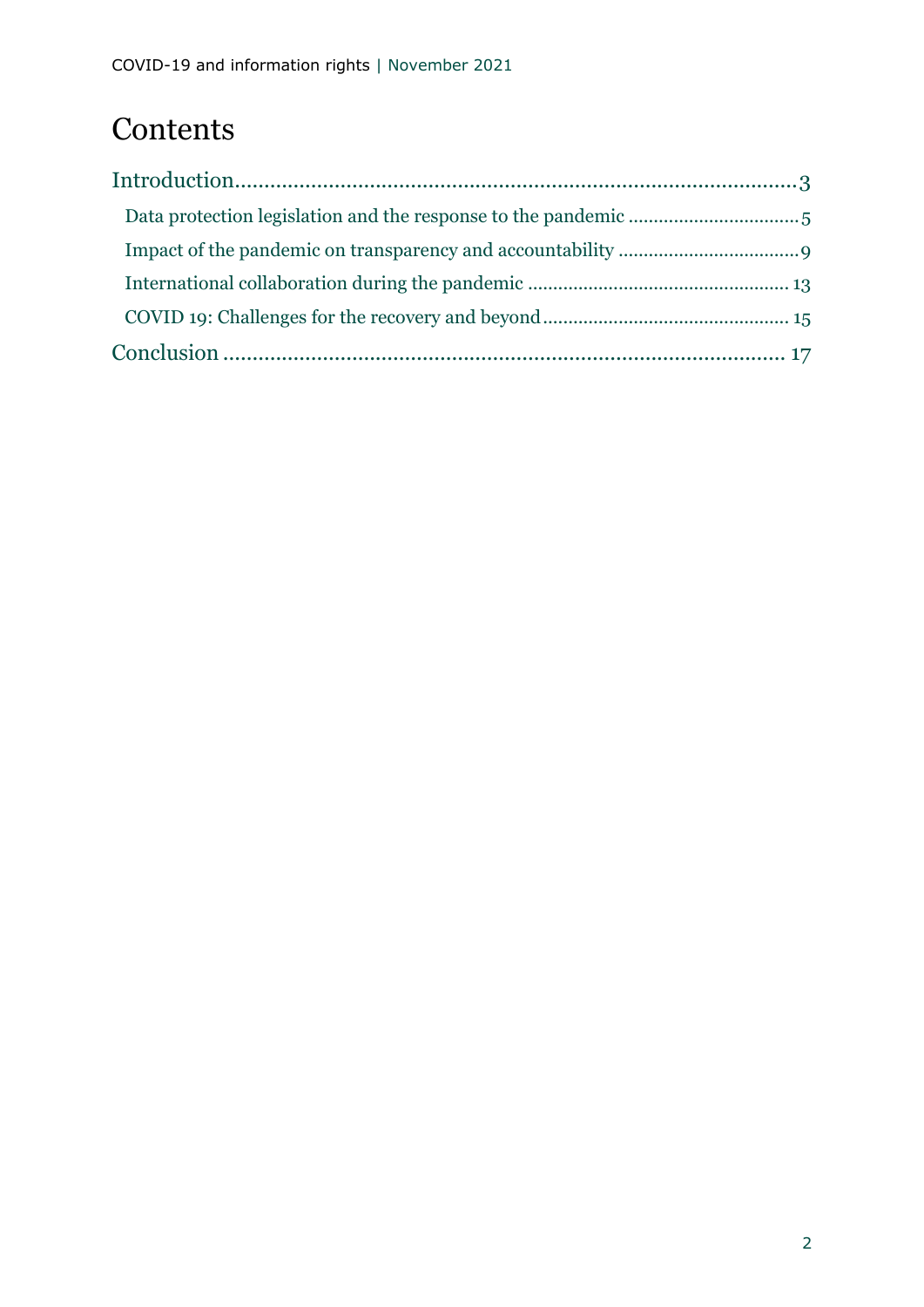### <span id="page-2-0"></span>Introduction

On 11 March 2020, the World Health Organisation declared the outbreak of COVID-19 a pandemic. From that point on, governments and societies across the world were faced with a range of unprecedented challenges. The measures that were taken to tackle them would change our lives profoundly. In some cases, these measures will impact how citizens and societies interact and operate for years to come.

Governments asked their citizens to accept restrictions on their freedoms not seen before in peacetime. To protect public health, the UK Government, like those of other democracies, had to balance competing rights. For example, the rights of freedom of movement and assembly being restricted, to protect the right to life.

Most citizens accepted and understood these restrictions as necessary to protect themselves, their families, and their communities. But restrictions came at a significant cost to many people's physical, emotional, and financial health. Broader decisions on public spending, for example, will have an impact on society for generations to come.

The obligation on governments and public bodies to account for these decisions and make available the information behind them couldn't be greater. From the outset of the pandemic the ICO put transparency at the heart of our approach to regulating access to information. Whilst at the same time, we recognised the challenges being faced by public authorities, who needed to focus resources on delivering essential services to vulnerable citizens.

The COVID-19 pandemic is the biggest global public health crisis in over a century. But thanks to the transformational power of science, data and technologies it was possible to develop responses at pace. Fuelling the functioning of these technologies was citizens' personal data. On a local and national level, data collection, analysis, and sharing were pivotal to fast, efficient, and effective delivery of pandemic responses, particularly for the most vulnerable in society. Be it through the shielding programme or national contact tracing systems.

At the outset of the pandemic, I believed that two issues would be central to the successful delivery of digital and technological solutions. The first was whether the flexibility of the data protection legislative framework and system of regulation would enable the innovative use of data and still provide protection to individuals. The second was ensuring that citizens would have sufficient trust in the way their data was being used by organisations responsible for developing these solutions to guarantee public engagement and support.

These are two of the issues I explore in this short policy paper. I reflect on some of the key themes and emerging issues in information rights regulation that my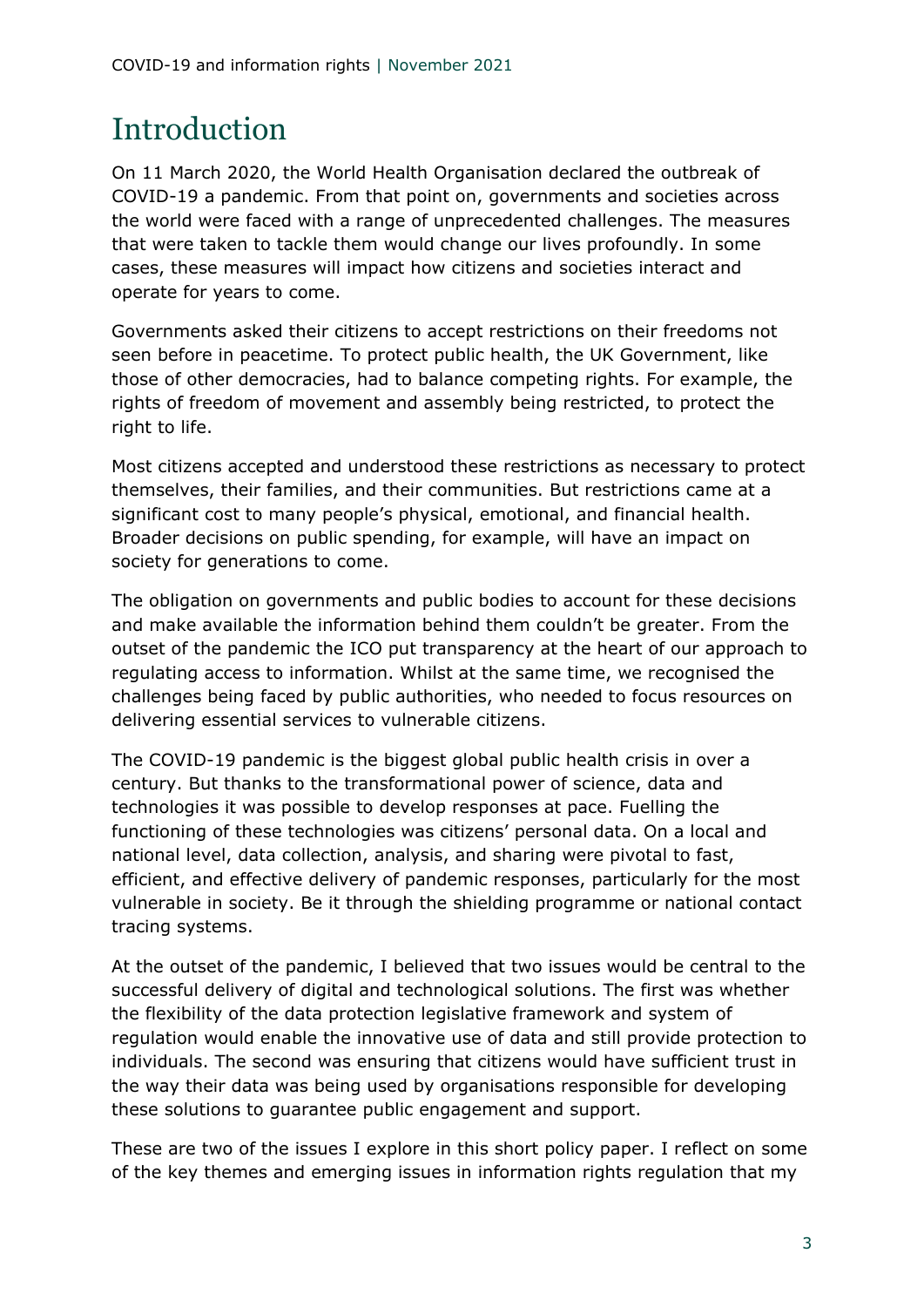office has grappled with over the last 18 months. The paper also considers the impact these developments might have on the domestic and international information rights landscape and regulating in the public interest.

Few aspects of life have been untouched by the pandemic. The efforts to combat it have drawn on the resources and intelligence of all sectors of society. As the Information Commissioner, I have had the privilege of playing a part in supporting these efforts. As we continue our recovery for the pandemic, my office continues to advise and support governments and organisations across the UK. This is to ensure that data can be used to deliver innovative, needs-driven public services that have the trust and confidence of the public.

At the time of writing, most restrictions on our day-to-day lives in the UK have been lifted, but the effects of the pandemic continue to be felt both here and around the world. As my term of office as the UK's Information Commissioner comes to an end, it remains as clear as ever to me that privacy protections and transparency of decision-making are parts of modern life that we must not lose, however difficult the circumstances.

I hope this paper, alongside the evidence I have provided to Parliament<sup>[1](#page-3-0)</sup> during the pandemic on my office's approach, will contribute to the public debate and record.

**Elizabeth Denham CBE** November 2021

<span id="page-3-0"></span><sup>1</sup> Joint Committee on Human Rights The Government's response to Covid-19: human rights implications Elizabeth Denham Monday 4 May 2020

Select Committee on Public Services Public services: lessons from coronavirus Elizabeth Denham & Steve Wood Wednesday 22 July 2020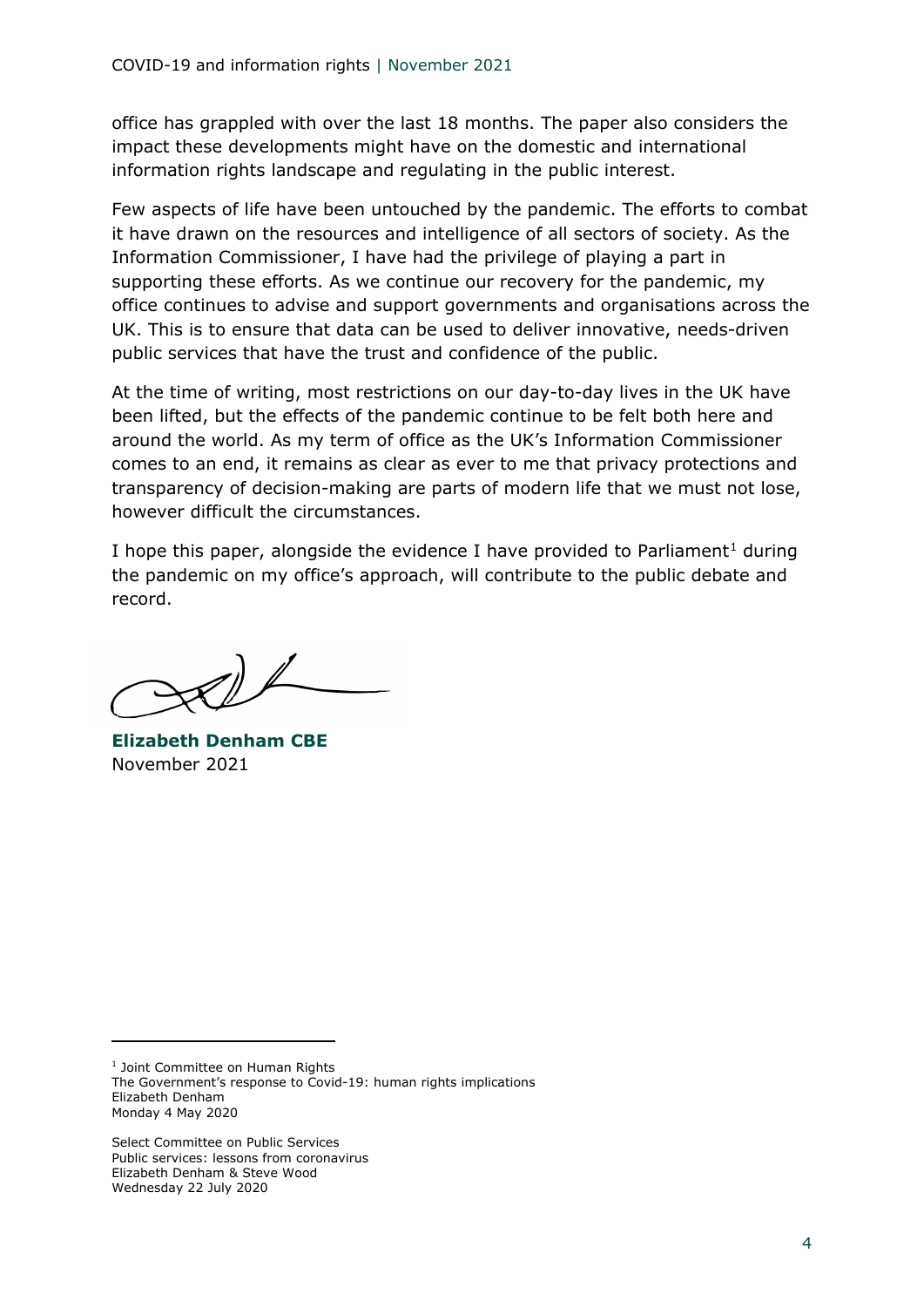#### <span id="page-4-0"></span>Data protection legislation and the response to the pandemic

In early 2020, when it became clear that the world was facing a health emergency like no other, governments began to ask whether:

- existing legal frameworks would be sufficient to deal with the challenges of managing a global pandemic in the modern era; and
- any additional emergency legislation would be necessary.

For data protection, the question being asked both in the UK and across the western world was whether existing legal frameworks would be:

- flexible enough to allow for the collection, sharing and use of personal data in the delivery of vital services; and
- not present legal barriers to the use of tech innovation to respond to the challenges of COVID-19.

As the UK regulator for information rights, I make two broad observations. The first is that the principles-based approach of the law had the flexibility we needed, when we needed it. As the regulator, I was able to apply a pragmatic risk-based approach to overcome any challenges within the legislative framework. We didn't need to change the law to allow for nationwide test and trace systems, or to allow for the data sharing that was necessary to support the vulnerable. These key principles also provided the safeguards the public still expected to be in place – transparency, fairness, necessity, and proportionality – backed by an independent regulator to hold organisations to account.

This doesn't mean we didn't encounter challenges in interpreting the complexity of the law, when providing the necessary regulatory assurance and support to organisations developing key responses. The interpretation of the principle of "necessity" in the use of temperature testing by businesses and organisations, required some complex thinking. But none of these issues were insurmountable and the law therefore worked as it was intended to.

My second observation is that where the law works best – or perhaps where organisations best understood the law - was where people's privacy expectations were considered front and centre through the development of digitally-enabled responses and projects. This was a time for privacy protection by design – in practice.

I was clear from the outset that my office would have an important role to play in those projects. Both by enabling progress that can help society and by protecting the people whose data, and trust, such projects relied on. This was set out in my regulatory approach published in April [2](#page-4-1)020<sup>2</sup>. At the heart of this was how we would put into practice the ex-ante and ex-poste or end-to-end

<span id="page-4-1"></span><sup>&</sup>lt;sup>2</sup> [How we will regulate during coronavirus | ICO](https://ico.org.uk/global/data-protection-and-coronavirus-information-hub/how-we-will-regulate-during-coronavirus/)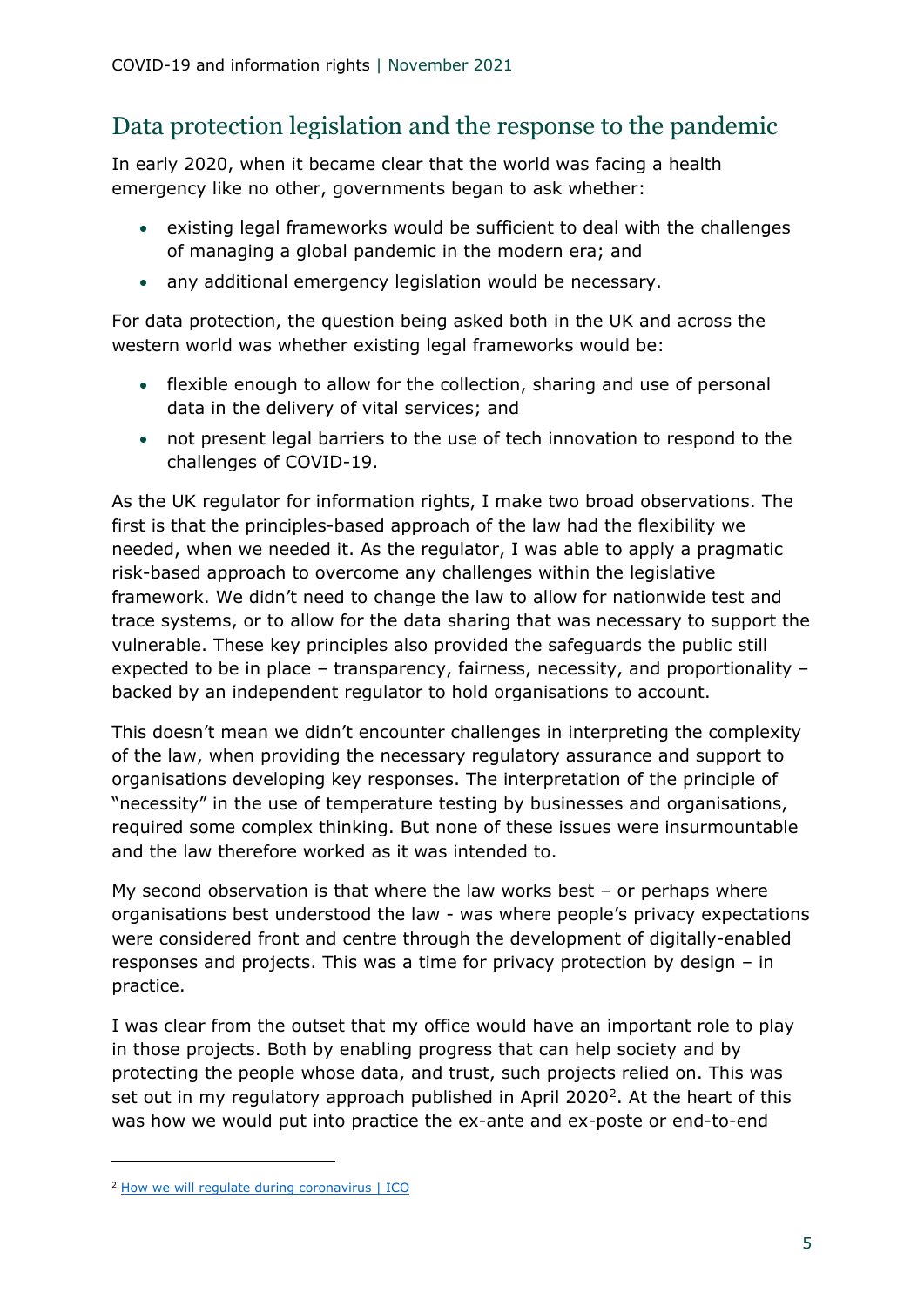regulation responsibilities data protection law provides me. This was integral to the effective regulation of a whole range of COVID-19 responses, proximity apps, customer logs and test and trace programmes.

Our engagement with the England and Wales NHS COVID-19 App and their counterparts in Scotland and Northern Ireland is a good example of the ex-ante approach we took.

We engaged in discussions about data protection and contact tracing apps from the start. We [published a formal Opinion](https://ico.org.uk/media/about-the-ico/documents/2617653/apple-google-api-opinion-final-april-2020.pdf) about the joint Google – Apple exposure notification  $API<sup>3</sup>$  $API<sup>3</sup>$  $API<sup>3</sup>$  and then developing a detailed expectations document<sup>4</sup>, which served as a reference point throughout.

We did not have a seat at the design table, but we were consulted by the governments from the outset and provided advice on a privacy by design and default approach. Our role was to ask questions on how transparency, legality and fairness would be built-in to the project and prompt the right considerations to be made.

This also resulted in a valuable assessment of the protections for data when using decentralised mobile device level applications against centralised systems. Whilst I was clear that this was not a binary, good-bad discussion, the benefits that a decentralised approach offer for data minimisation were significant and as a driver public trust. There were also welcome contributions to these discussions from academics and civil society.

Central to this was the Data Protection Impact Assessment (DPIA). DPIAs are sometimes viewed as bureaucratic 'tick box' exercises that hinder rather than encourage innovation. But engaged early as a central tool in the design process, organisations can identify potential risks and mitigate those during the development stage (and lifecycle of the product). – This is how they were treated by the Department of Health and Social Care and the Devolved Administrations, This risk and mitigation process benefitted both the business or organisation and individuals and consumers.

In this element of the pandemic response, DHSC and the Devolved Administrations provided iterations of the DPIAs and responded constructively to feedback. This prompted changes, including:

- improved privacy information;
- how individuals could exercise their rights;
- greater security of data; and
- clearer information about the use of automated decision-making.

<span id="page-5-0"></span><sup>&</sup>lt;sup>3</sup> [Apple and Google joint initiative on COVID-19 contact tracing technology \(ico.org.uk\)](https://ico.org.uk/media/about-the-ico/documents/2617653/apple-google-api-opinion-final-april-2020.pdf)

<span id="page-5-1"></span><sup>4</sup> <https://ico.org.uk/media/for-organisations/documents/2617676/ico-contact-tracing-recommendations.pdf>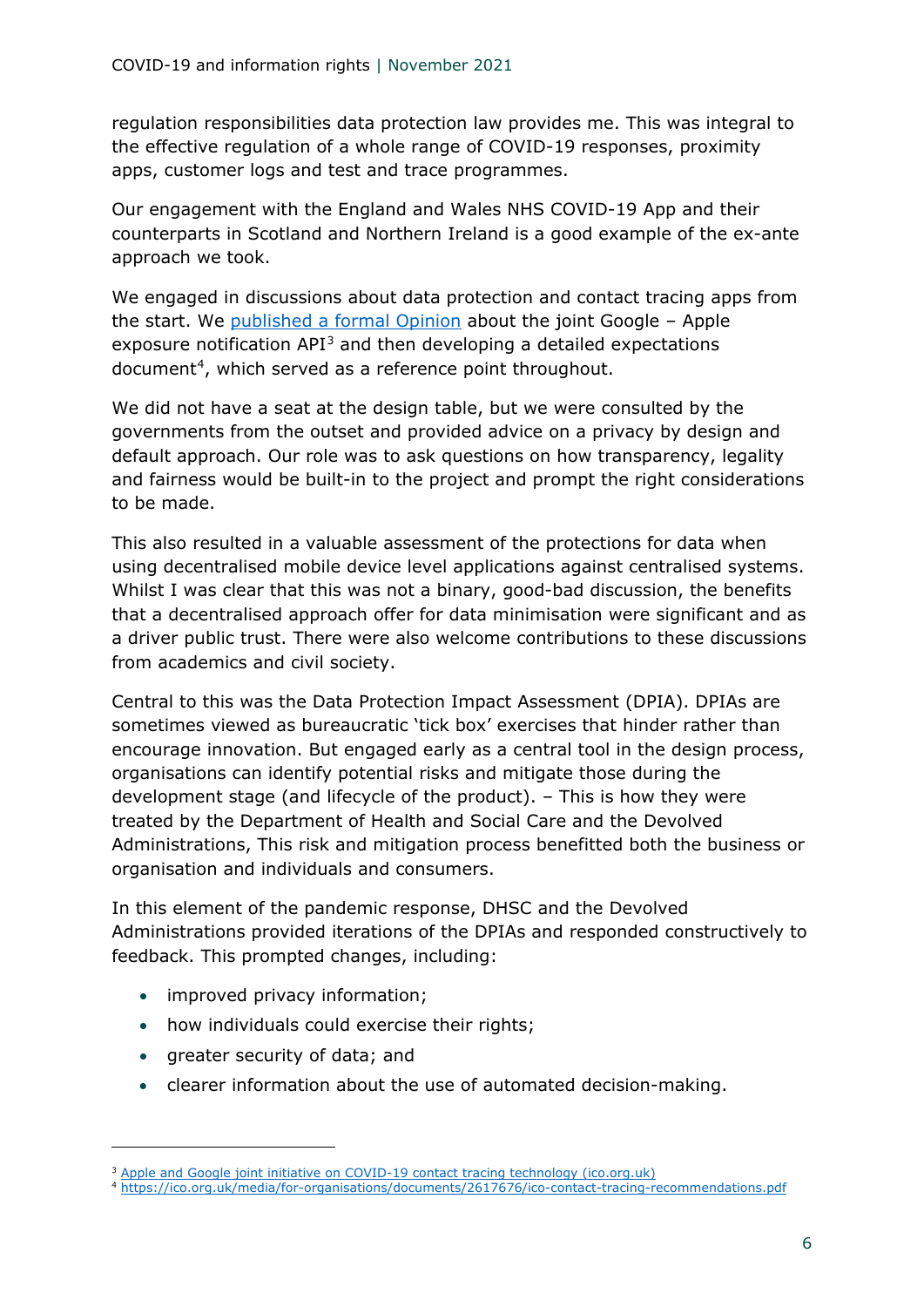Active engagement on DPIAs during the pandemic all yielded positive results both for individual privacy and trust and engagement in the schemes themselves. For example, customer logs and the supermarkets' vulnerable persons data-sharing scheme.

Working with an organisation as it develops its programme does not remove our ability to take formal action if necessary (ex-poste actions). And our regulatory role does not end once an innovation is launched. Our future engagement on the NHS COVID-19 app will focus on the data protection implications of any changes to the app's functionality.

When I appeared before the Joint Committee on Human Rights last year about the COVID-19 app, members expressed concern about the compatibility of our ex-ante and ex-poste roles. In particular, our appetite to take enforcement action against an organisation when we have previously provided data protection advice during the design and development process of a product or service. I recognise that theoretical concern. But the nature of regulating in the digital era, where potentially intrusive technologies are being used that could impact on individuals rights, means that it is not responsible for the regulator to only intervene once the product has been developed. Being involved from the outset is a vital part of our role as an enabler and protector. I have also ensured that the ICO has the governance and decision-making processes to ensure the effectiveness of both regulatory elements.

We have also recently completed an audit of the processing of personal data for administering the DHSC's NHS Test and Trace Programme (T&T). The audit recognises that the T&T Programme was established and is operating within the context of responding to a public health emergency. But also that it has now moved into the established framework of English health protection arrangements. This more long-term arrangement was considered whilst conducting the audit. I am reassured that UK Health Security Agency (UKHSA) has accepted all my recommendations to strengthen the governance of this, the largest, public data collection arrangement in many years. The recommendations contain significant and important actions that I expect UKHSA to implement swiftly. I will continue to monitor their progress in response to our audit.

It is of course right that we reflect whether there are lessons to be learnt from the pandemic. I therefore welcome the government's consultation "Data: A New Direction" as an opportunity to review the UK data protection framework and regulatory regime. The consultation makes several proposals that aim to provide greater clarity in the law for businesses and organisations. For example, the processing of data in a health emergency.

One of the proposals is to remove the requirement to conduct DPIAs. This would be replaced by a more general requirement to have assessed and appropriately mitigated the risks arising from data processing. I agree that there is scope for more flexibility about the form assessments take. But, as I have previously set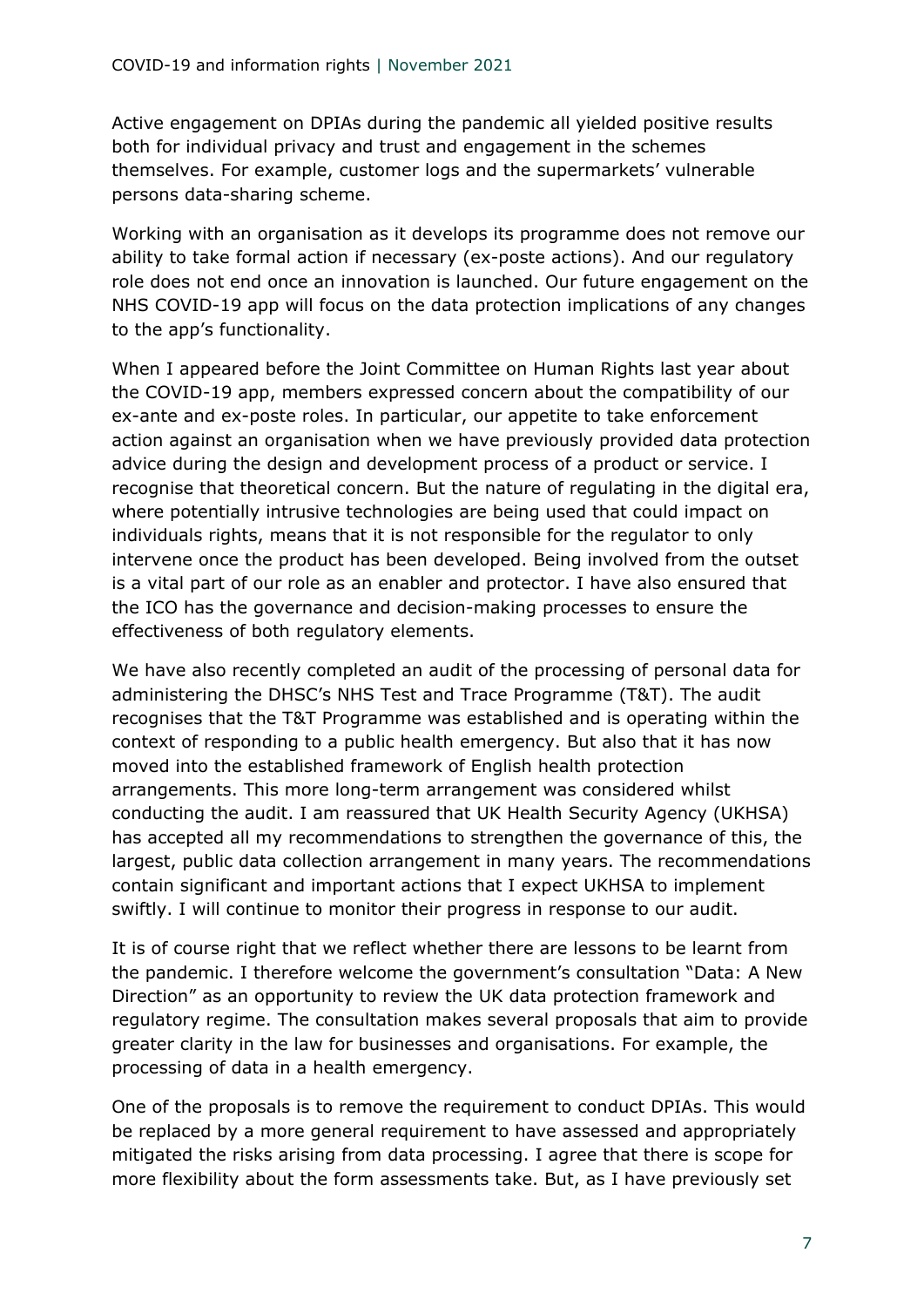out, DPIAs were essential in the success of the Privacy by Design approach taken to the development of digital solutions during the pandemic and enabled the twin objectives of public health and individuals privacy rights to be met.

I therefore welcome recognition by the Government of the value of an independent ICO. An independent regulator assures the public of their protections and maintains trust in data-driven innovation. For the future ICO to be able to hold government to account, it is vital its governance model preserves its independence and is workable, within the context of the framework set by Parliament and with effective accountability. The current proposals for the Secretary of State to approve ICO guidance and to appoint the CEO do not sufficiently safeguard this independence. I urge the Government to reconsider these proposals to ensure the independence of the regulator is preserved. My office is actively engaging with government on these law reform proposals and our detailed response to the consultation can be found at Response to DCMS [consultation "Data: a new direction" \(ico.org.uk\).](https://ico.org.uk/media/about-the-ico/consultation-responses/4018588/dcms-consultation-response-20211006.pdf)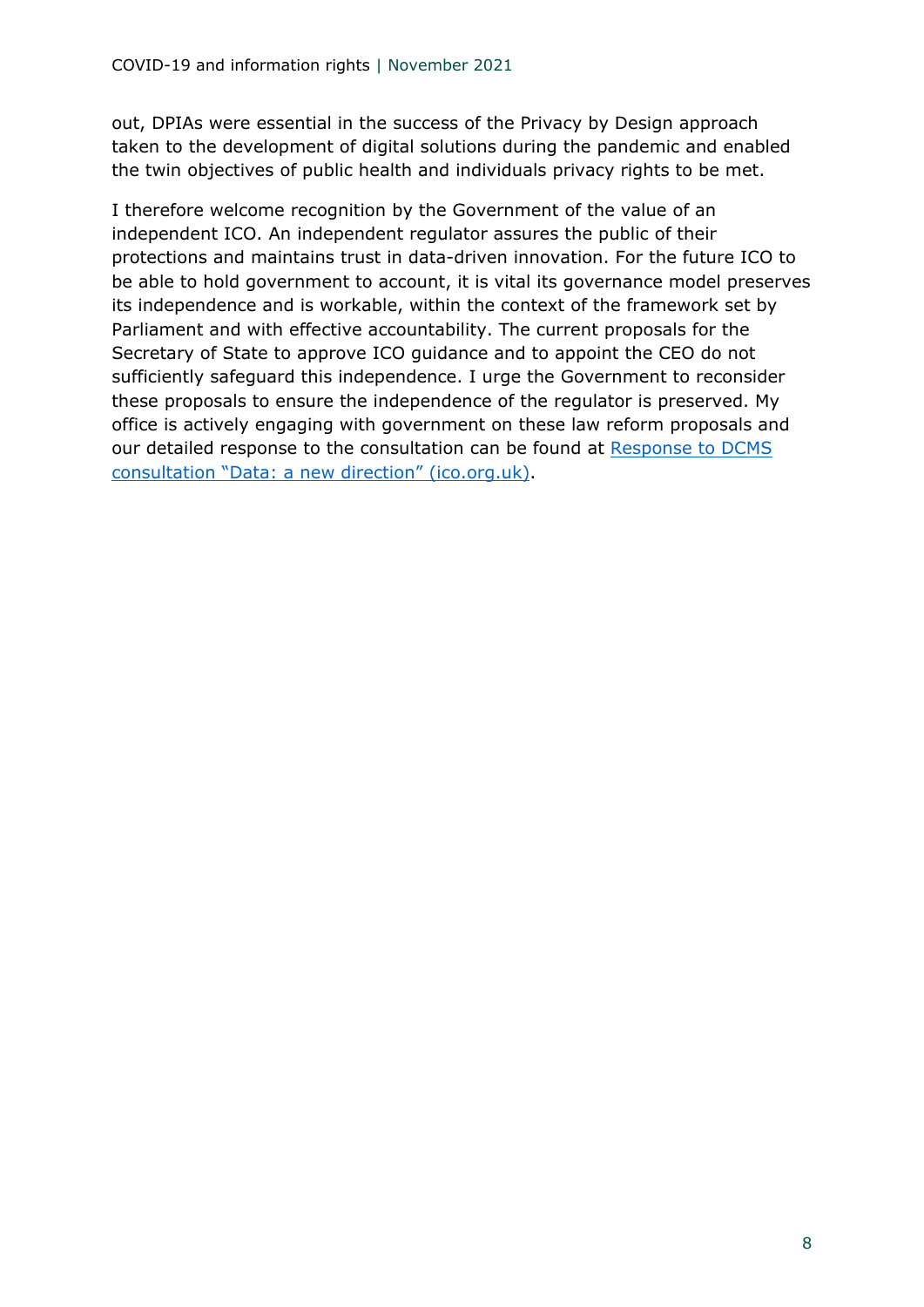#### <span id="page-8-0"></span>Impact of the pandemic on transparency and accountability

The other part of my remit as Information Commissioner is freedom of information and transparency. The Freedom of Information Act (FOIA) provides the public with a right to know about the activities of public authorities, unless there is a good reason not to. It is now an important foundational right in most western democracies.

We recognised that many public authorities subject to FOIA were also the organisations at the frontline of delivering services to the public and vulnerable citizens during the acute stages of the pandemic. Many had less capacity than normal, and resources normally dedicated to information rights work were diverted elsewhere. At the same time, staff often had limited access to buildings due to national and local lockdowns.

An impact on timeliness in responding to information requests was therefore inevitable. We took account of this when processing requests and enforcing disclosures to ensure the impact was proportionate at a time of national crisis. However, it is worth noting that the impact was less than might have been expected for central government. Government Departments responded to 87% of requests they received on time in 2020, compared to 93% in 2019[5.](#page-8-1) This demonstrates that despite the pressures of the pandemic, organisations continued to take their access to information duties seriously.

As a regulator, my focus during the pandemic therefore was on transparency and encouraging public authorities to proactively publish information on issues that they knew would be important to their communities. In particular, key decisions and public spending. I also placed an emphasis on good record keeping so that decisions could be subject to public scrutiny in the future.

I therefore welcomed innovations at a local and national level to proactively put information on the pandemic response into the public domain:

- the UK Government's daily briefings that provided real-time information about the course of the pandemic;
- accompanying data sets that were made available on gov.uk; and
- the daily statistics released by the four UK nations on cases, hospitalisations, deaths, and vaccination rates.

All of this helped to inform public understanding about the impact of the pandemic across the UK.

But there are examples of where COVID-19 pressures have impacted on proactive disclosure. Most notably, a National Audit Office report "Investigations into government procurement during the COVID-19 pandemic" last year. It

<span id="page-8-1"></span><sup>5</sup> [Freedom of Information statistics: annual 2020 -](https://www.gov.uk/government/statistics/freedom-of-information-statistics-annual-2020) GOV.UK (www.gov.uk)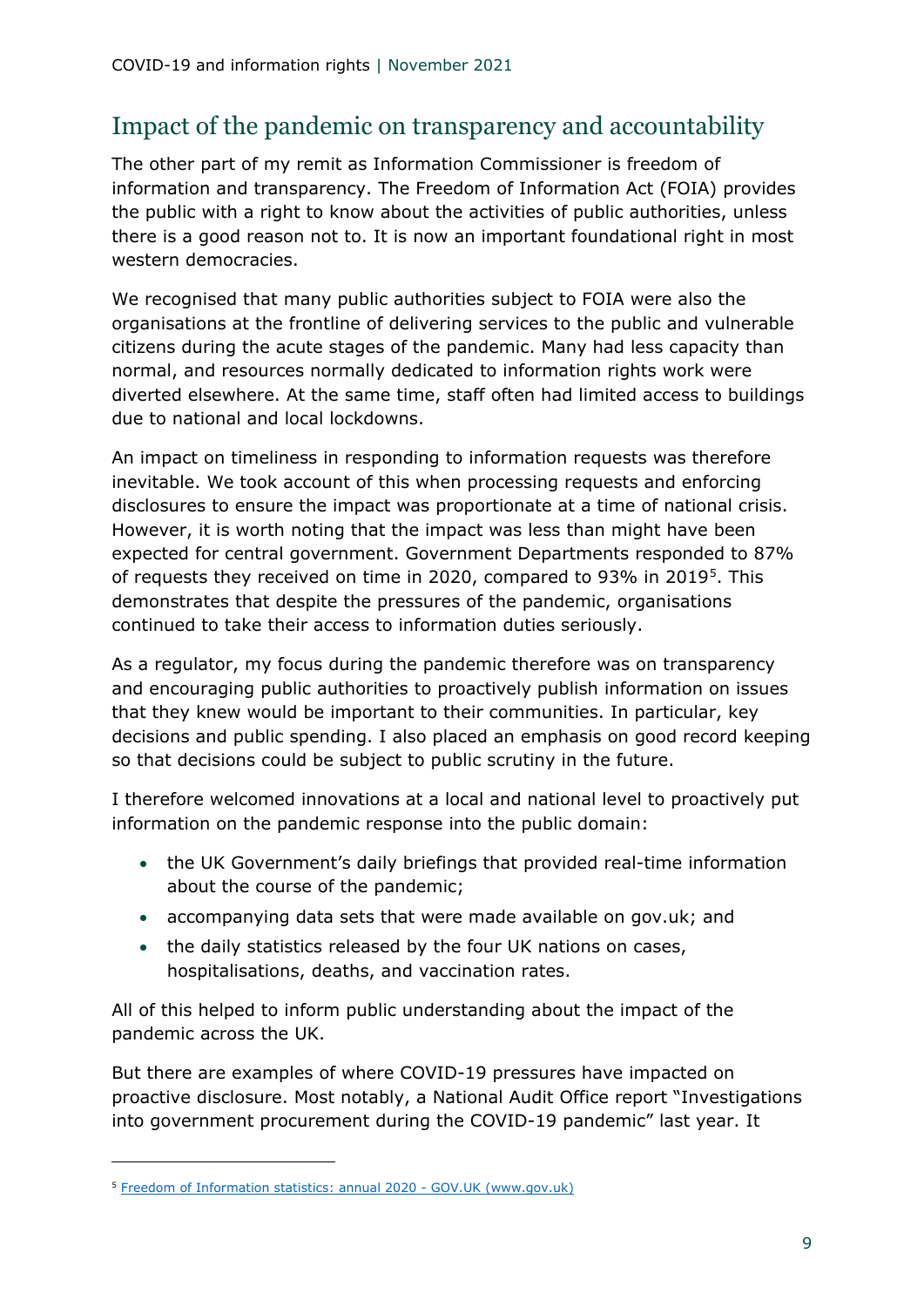found a lack of transparency and inadequate documentation of some key decisions in the early part of the pandemic in procurement and contracts. The NAO recognised these were exceptional circumstances. However, they said it remained essential that decisions about how tax-payers money is spent is properly documented to maintain public trust. Proactive disclosure of public sector procurement contracts is something I raised in my 2019 "Outsourcing Oversight report"[6.](#page-9-0) I believe the pandemic provides a further trigger to support re-examination of these recommendations.

I would also highlight the recent FOI decision notice my office issued to the Department for Health and Social Care<sup>7</sup>, ordering them to disclose the names of 47 companies which were awarded contracts via the "high-priority lane" for procuring PPE.

The pandemic has also brought to the fore the importance of good public recordkeeping. During the last 20 months, governments have made decisions about public health, public spending and civil liberties. Many of the effects of these decisions will be with us for years to come. It is through transparency that people can understand why these decisions were made and trust them. And it is through documenting these decisions that lessons can be learned for the future and, in time, inform the historical record. Having a record of decisions for others to access in the future is also essential to good administration.

I was concerned when reports emerged that Ministers and senior officials used private email and messaging channels to conduct sensitive official business during the pandemic. The use of private communications channels for official business does not in itself break freedom of information law. But without clear processes in place, information contained in these channels can be forgotten, overlooked, auto-deleted or otherwise not available when a freedom of information request is later made. This frustrates the freedom of information process and puts at risk the preservation of official records of decision-making.

There is also a concern that the use of private email channels will place security of personal data at risk, if any emails contain such information. My concern would grow if this also included more sensitive information related to members of the public. I will therefore also focus on the data protection risks of the practice.

That is why my office launched a formal investigation into the use of private correspondence channels at the DHSC in July 2021. That investigation will establish if private correspondence channels have been used, the extent of use, and if their specific use led to breaches of freedom of information or data

<span id="page-9-0"></span><sup>6</sup> [outsourcing oversight \(ico.org.uk\)](https://ico.org.uk/media/about-the-ico/documents/2614204/outsourcing-oversight-ico-report-to-parliament.pdf)

<span id="page-9-1"></span><sup>7</sup> [ic-94513-n5h8.pdf \(ico.org.uk\)](https://ico.org.uk/media/action-weve-taken/decision-notices/2021/4018805/ic-94513-n5h8.pdf)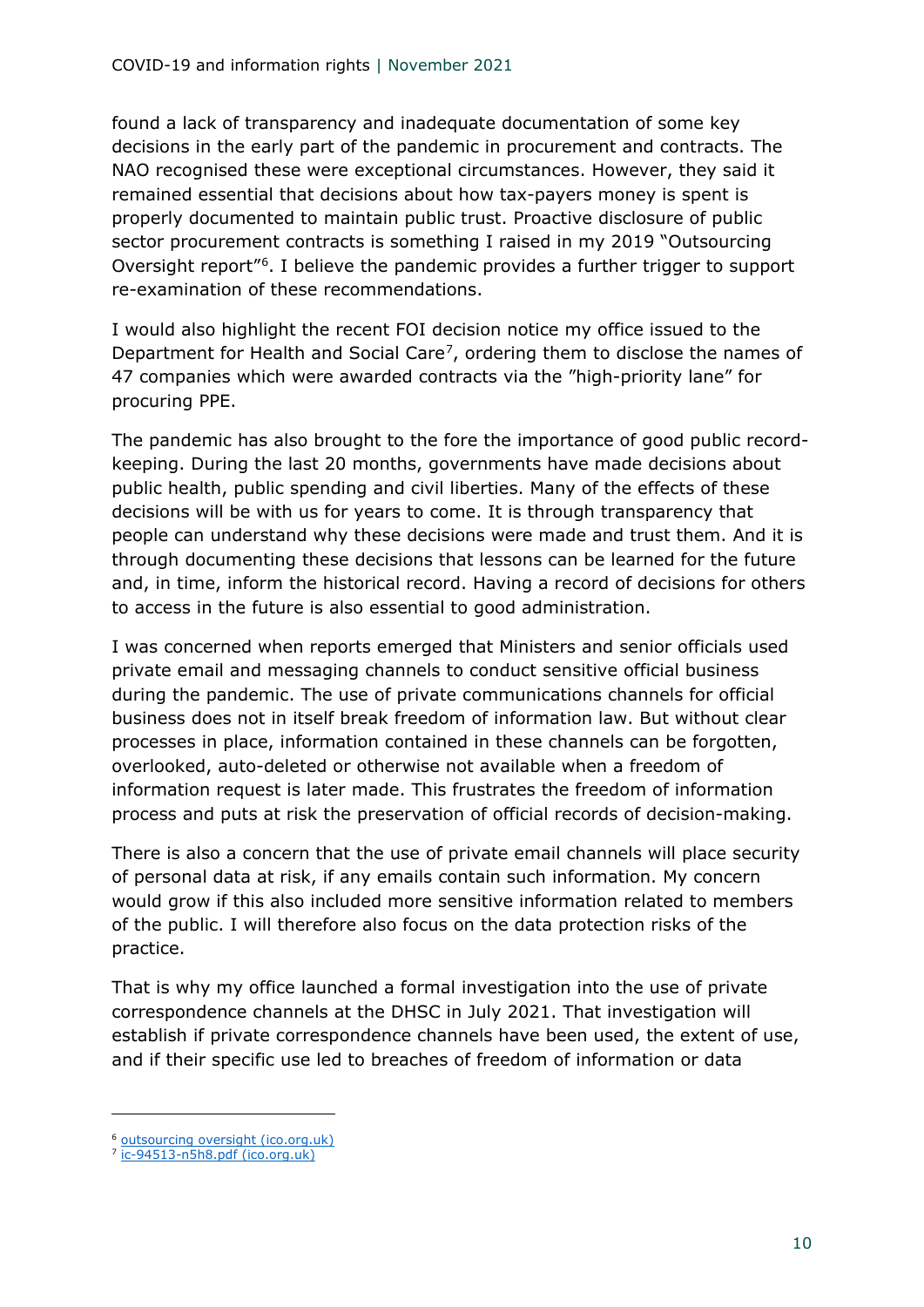protection law. We will publish the results of that investigation in due course, and it would therefore not be appropriate for me to comment further here.

Separately, I note that there are several ongoing judicial reviews about the reported use of private email accounts by government Ministers on issues relating to the pandemic, including the awarding of contracts. One of the areas under challenge is whether the current policy on the use of private email channels is fit for purpose in ensuring accountability and transparency in government decision-making. I also note the evidence that has been recently disclosed to the Courts on use of private email as part of these claims.

The practice of using private communications channels to conduct parliamentary and government business is not a new issue for my office. The ICO, successive governments and The National Archives have previously emphasised the important principle of transparency around government decision-making. The Government's own S46 records management code of practice also sets clear standards and emphasises the importance of good records management in ensuring public trust and confidence, particularly following a national crisis. The National Archives operates its Information Management Assessment Programme; and my office has recently updated guidance on official information held in private communication channels that reflects the practical realities of some of our ways of working<sup>8</sup>. We will continue to remind public authorities of the importance of good records management and supporting them to get this right.

The Government's commitment to hold a public inquiry into its handling of the coronavirus pandemic next year is welcome. It represents an important step in demonstrating transparency and accountability in decision-making by governments and public bodies during this unprecedented period.

It also presents an opportunity to have a debate about the meaning of a public record and public record keeping in the digital era. When FOIA came into force in 2005, the internet and emails were still relatively new office tools and smartphone messaging apps didn't exist. The workings of government and public authorities were still largely paper-based and what constituted a public record was more clearly understood. Since then, the volume and range of communication mediums has grown exponentially and are now increasingly used by Ministers and officials in public bodies to communicate on a range of issues. In some cases, the messages generated could constitute a public record but might not be recognised as such at the time and are therefore not treated as one.

This debate could also provide the opportunity to look at the case for a new and stronger legal "duty to document" to be placed on Ministers, public servants and others who are responsible for maintaining the public record. This is not a novel

<span id="page-10-0"></span><sup>8</sup> [Official information held in non-corporate communications channels | ICO](https://ico.org.uk/for-organisations/official-information-held-in-non-corporate-communications-channels/)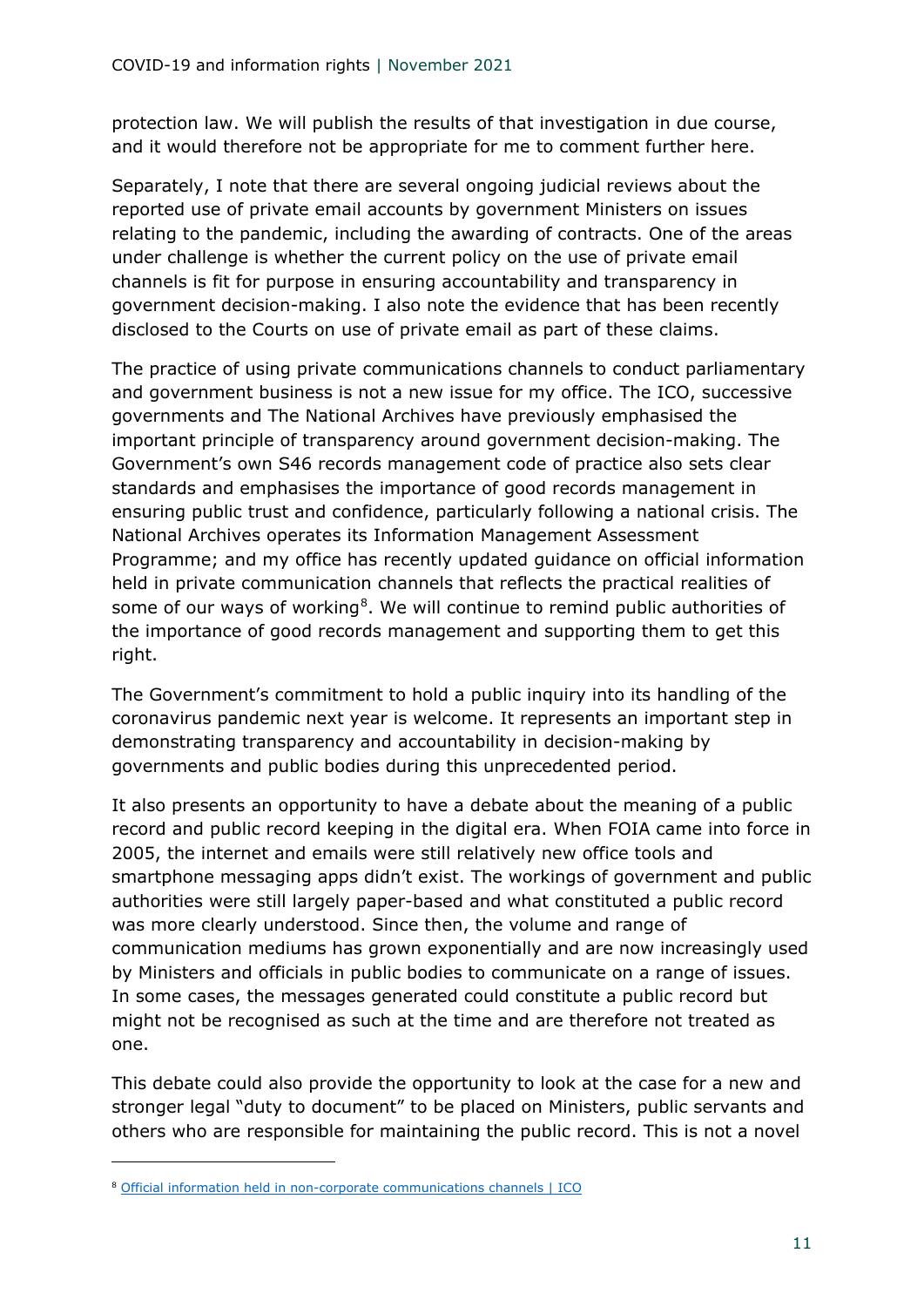idea. Similar duties already exist in Canada, New Zealand and the USA. A duty to document does not need to be onerous. The focus is not on the creation of more records, but rather on the creation and retention of the right records and the documents to be created will depend on the mandate and individual public authorities. We also need to continue to examine whether the right systems, training, governance, and support are in place for digital records management. This is ultimately a risk that must be owned and managed by senior public officials and ministers. In an era of fast-paced digital decision-making I believe this is a necessary step to ensure continued accountability, trust, and transparency in our democracy.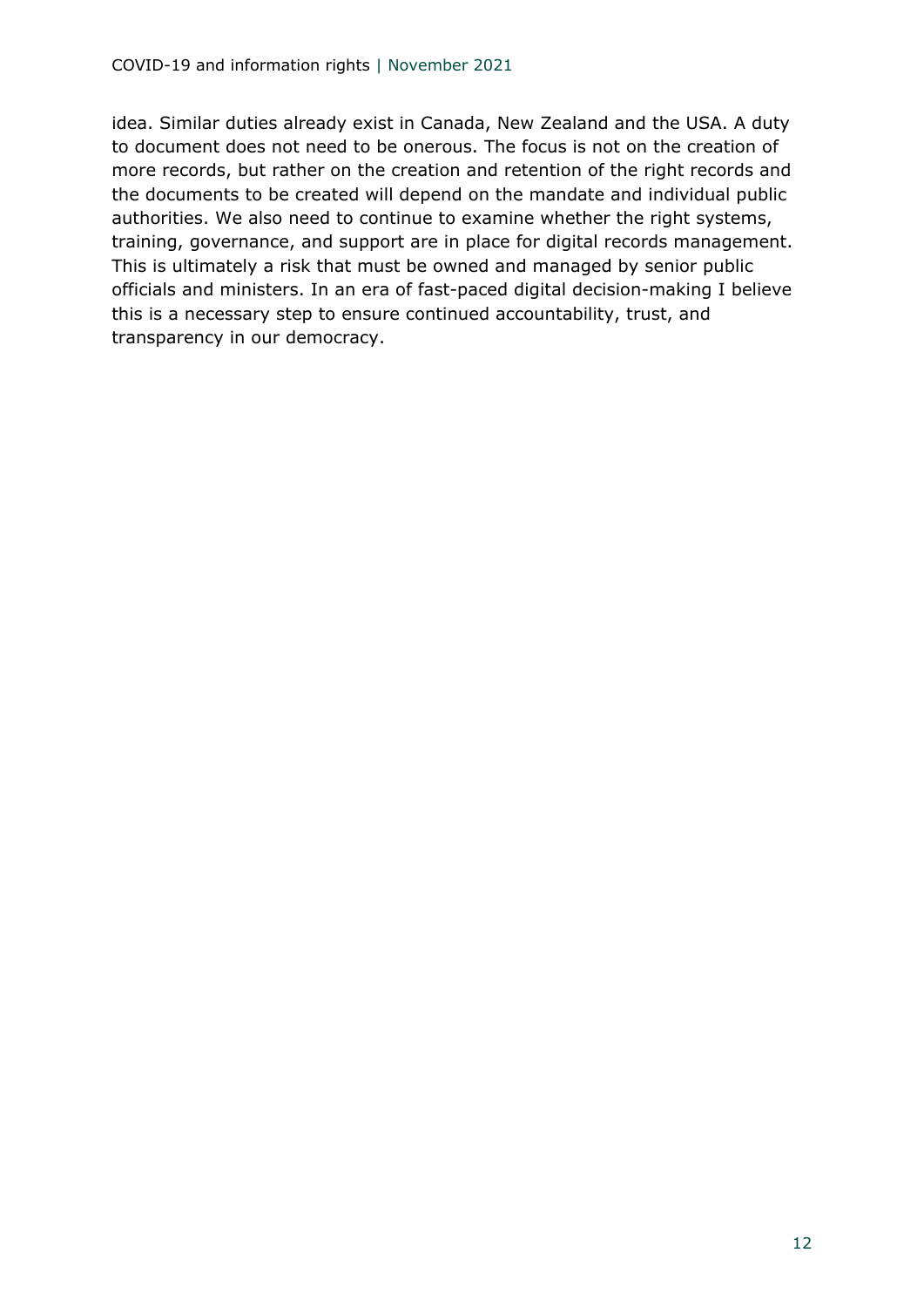#### <span id="page-12-0"></span>International collaboration during the pandemic

The response to the pandemic, by definition, required international cooperation. This was particularly the case in the use of personal data which flows quickly and easily across borders and is central to the governments' co-ordination of public health action.

As chair of the Global Privacy Assembly (GPA), my office was able to act quickly in April 2020 when we chaired the first GPA-OECD forum. This brought together data protection authorities, government, academics and Google and Apple to look at the data governance and privacy challenges in tackling COVID-19. A common theme during this early discussion was international comparisons of approaches to contact tracing and particularly protecting privacy through the use of apps and biometrics.

The pandemic also highlighted the value of the international instruments that contain common global principles, such as the Council of Europe Convention 108 and the OECD privacy guidelines. They enabled a global language and a common approach to maintaining high standards of trust and transparency in the context of COVID-19.

A follow-up GPA-OECD workshop was held in September 2021 by which point many countries were entering the containment and recovery stages of the pandemic. We examined the continuing development of digital technologies and data sharing arrangements. This included those that can track the spread of the virus and assist research efforts to develop a vaccine. What was clear from our discussions with other data protection authorities was that the most successful solutions in terms of public trust were those that engaged the advice of the data protection authority early. This ensured best practice on data protection and privacy was at the heart of the design model.

International collaboration can also support the promotion of good practice and consistent approaches. A good example of this was the GPA Executive Committee's joint statement on the sharing of health data for domestic and international travel purposes published in March 2021. It outlined the principles of effectiveness, necessity and proportionality that must guide the development of COVID-19 certification or passports. A common global approach is essential in international travel to ensure public trust and confidence. The GPA was also able to share this statement with the WHO and OECD, to inform and support the standards they are developing for international travel mobility.

In terms of transparency, as Chair of the International Conference of Information Commissioners (ICIC), I co-signed a resolution with many of my colleagues at the start of pandemic highlighting "the value of clear and transparent communication, and of good record-keeping, in what will be a much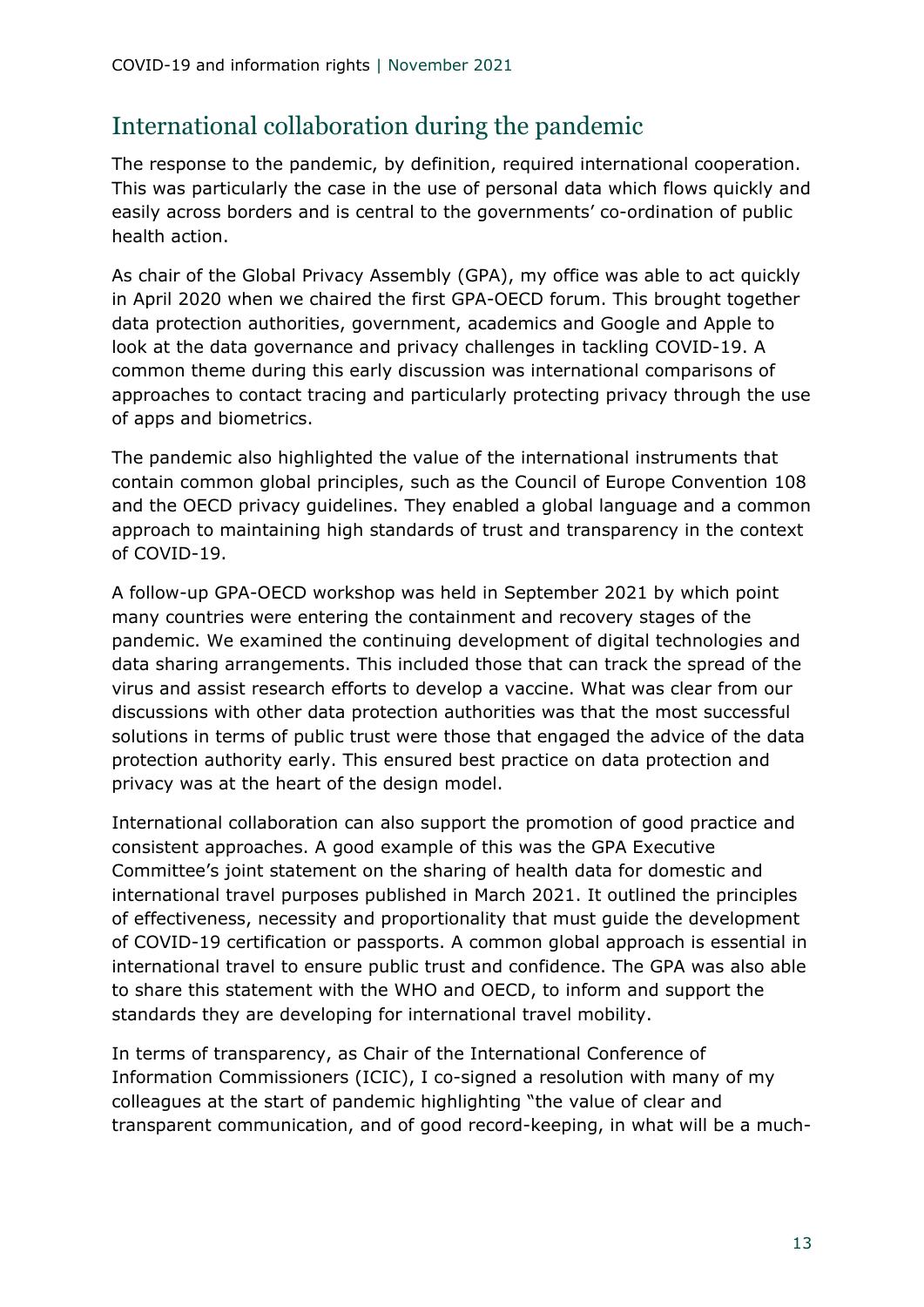analysed period of history"[9.](#page-13-0) Our work on the ICIC has helped us deliver the objectives I set out in the ICO's access to information strategy "Openness by Design"[10](#page-13-1) to develop and sustain our international partnerships. The resolution was also reflected in my office's regulatory approach domestically and again demonstrates that countries across the world are grappling with similar issues in the digital era.

I am very proud of what the information rights international community achieved during the pandemic. I hope both the GPA and the ICIC continue to provide leadership and influence as the world continues its recovery from COVID-19.

<span id="page-13-0"></span><sup>&</sup>lt;sup>9</sup> [International Conference of Information Commissioners website](https://www.informationcommissioners.org/covid-19)

<span id="page-13-1"></span><sup>&</sup>lt;sup>10</sup> [Openness by design \(ico.org.uk\)](https://ico.org.uk/media/about-the-ico/documents/2615190/openness_by_-design_strategy_201906.pdf)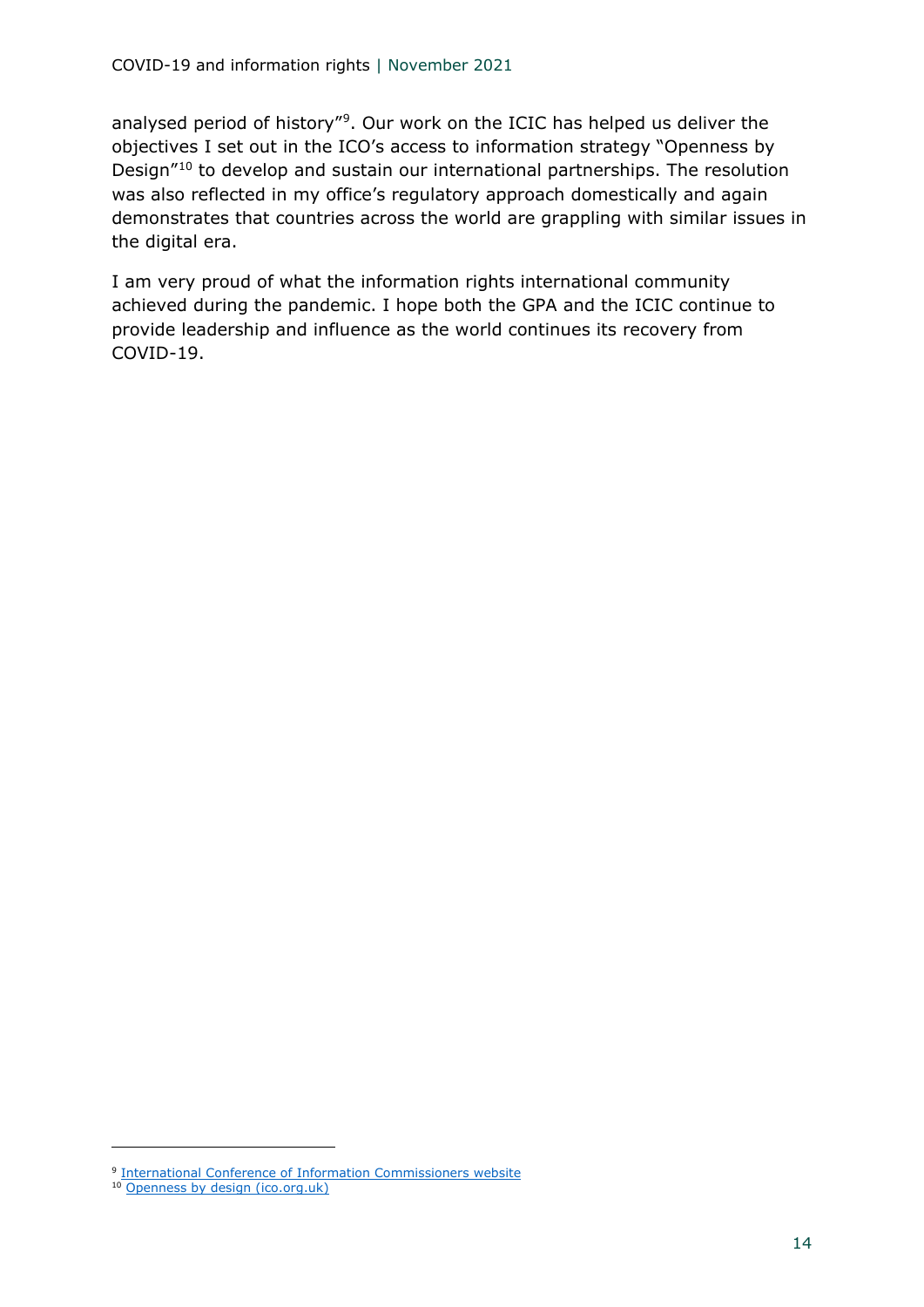#### <span id="page-14-0"></span>COVID 19: Challenges for the recovery and beyond

Earlier in the paper I set out some of the learnings from regulating data protection and access to information during the pandemic. In particular, the importance of end-to-end regulation in building trust and confidence in innovative products and technologies – essential in a public health emergency. This approach recognises the importance of early advice and consultation, linked to data protection by design principles. But also, an expectation by the public of ongoing monitoring and assessment of how solutions protect personal data in practice. The use of audit powers and ultimately enforcement powers must remain part of a full process of regulation.

Going forward, data protection must play a continuing and sustained role in the recovery from the pandemic. There will be lessons we can learn from the experience of the COVID-19 apps. These will feed into the development of ongoing solutions, including the use of vaccination certification both for travel and in a domestic setting, where the importance of privacy preserving systems will remain. This means:

- decentralising as much of the operation as possible;
- minimising data exposure for checking and certification; and
- recognising that data requirements can differ for international travel and domestic uses (the latter requiring less data).

Another area that will continue to need scrutiny is the role of third parties in the ecosystem of health data in the future and their responsibilities to the data being processed. Third party contractors have played a key role in the delivery of a number of pandemic responses. This includes the Test and Trace system, where most public facing roles are delivered by third parties. Third parties are also offering AI and biometric services to health bodies. It is therefore essential that the governance arrangements:

- build-in sufficient oversight of the processing being carried out by third parties, including DPIAs being in place; and
- ensure there is due diligence around transparency and effective purpose limitation safeguards are in place.

Looking further ahead, there will rightly be challenging questions on how long these systems should be in place and to avoid a creep towards disproportionate long-term health surveillance. There will be the inevitable demands to use COVID-19 data sets for new purposes and research. Part of the role of the regulator is to ensure applications are effectively shut down when no longer needed and sunset clauses and review periods are respected or effectively actioned. It will also be the role of government, parliament, and civil society to debate the measures and data collection that continue beyond the emergency. We will also assess the benefits of using Trusted Research Environments. This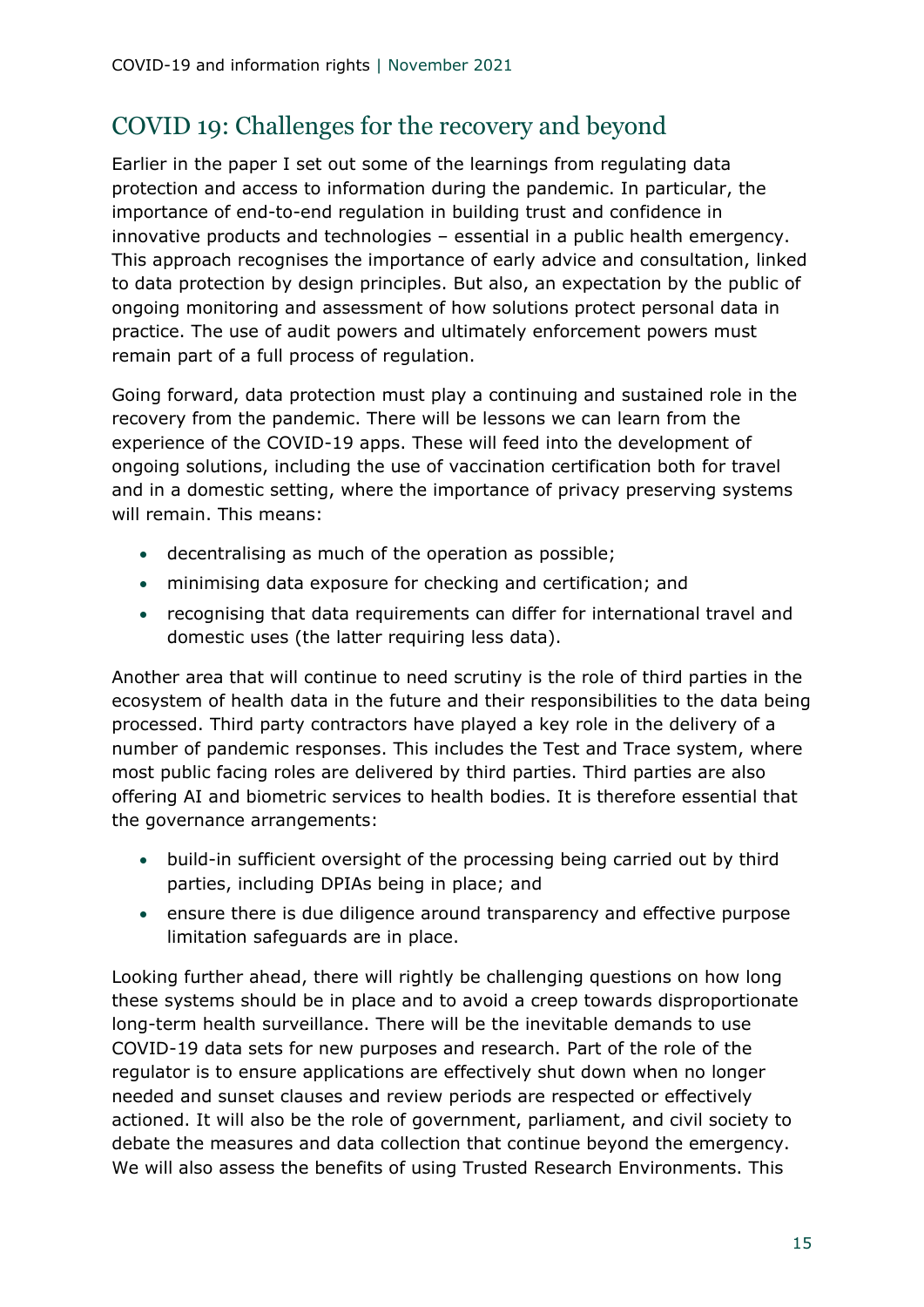will provide a Privacy by Design approach that allows targeted access to anonymised and pseudonymised datasets, to ensure transparency of use, particularly where sensitive personal data is involved.

Data protection regulators will continue to play an important role in providing end-to-end regulation during the recovery period and beyond.